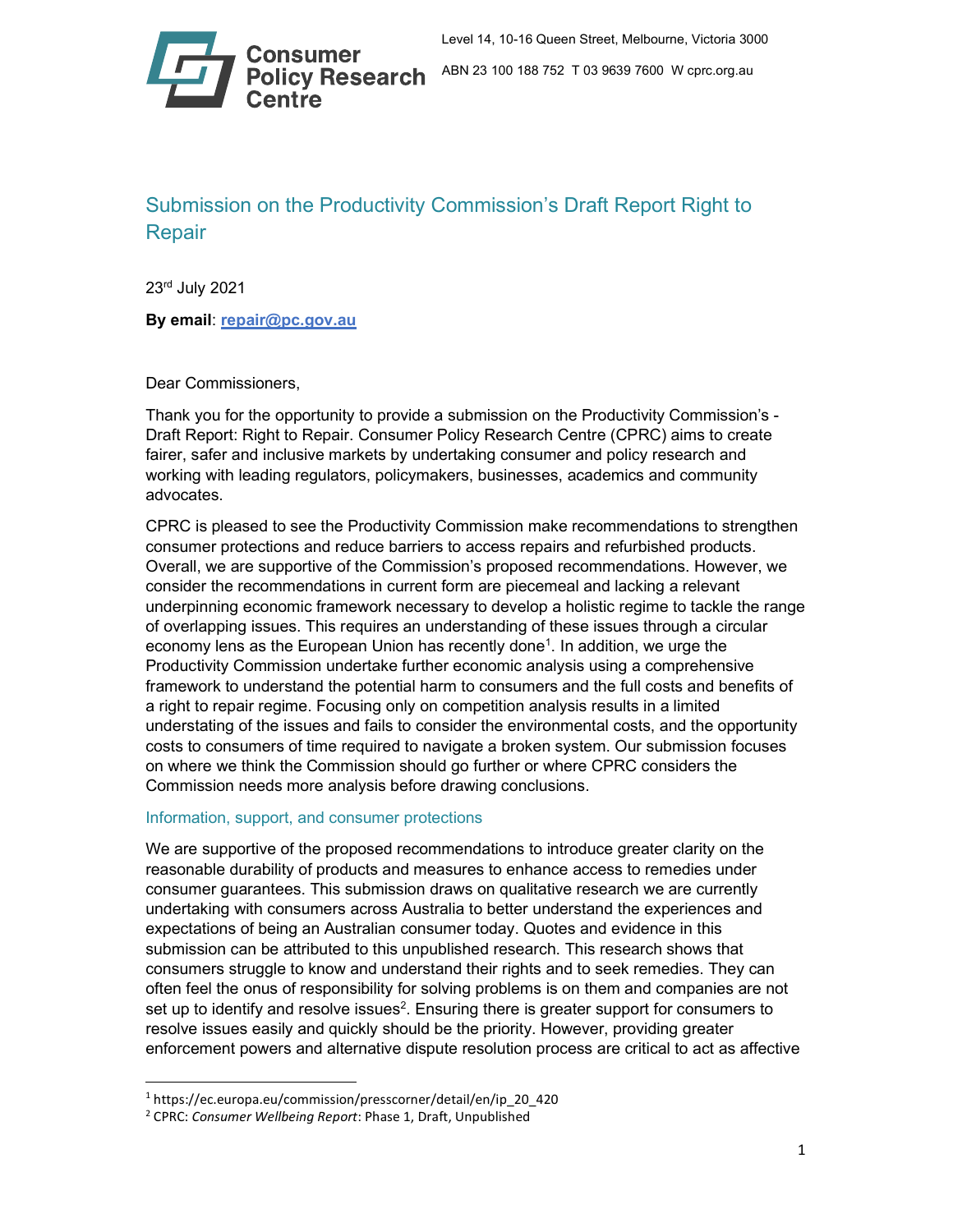

deterrents for poor business performance. It is also essential consumers are aware these mechanisms exist – in the 2016 ACL survey only 44% of consumers reported awareness of dispute resolution services.<sup>3</sup>

# Inclusion of software updates

CPRC recommends software be explicitly included under consumer guarantees to ensure consumer devices are up-to-date, workable, secure, and that consumers' sensitive data is not at risk.

# 'Warranty void' terms

We also support the inclusion of a recommendation to prohibit manufacturer warranties from containing 'warranty void' terms (including warranty seals). These clauses are likely to be confusing and misleading to consumers, creating a further barrier in accessing consumer protections and seeking third-party repairs. Consumers interviewed for our research felt that navigating and making decisions were deliberately made difficult through confusing terms and conditions, and incomparable products across providers/product lines.<sup>4</sup>

## Determination of reasonable durability

We support the recommendation to task the Australian Consumer Competition Commission (ACCC) with determining reasonable durability information for products. This information must be accessible and be presented in such a way as to reduce the search and opportunity costs to consumers of using this information. Our research finds that consumers are overwhelmed with information which leaves them feeling confused, frustrated, and stressed as to how to solve the problem or find a solution. In addition, they feel like they are required to solve the problem for the company or entity they are dealing with rather than the onus being on the company.<sup>5</sup> The ACCC should work with existing organisations that report on reparability or durability such as CHOICE and iFixit to determine the most appropriate approach.

Durability or reparability information must be readily available to support research prior to the purchase and at the point of purchase. A consumer should not have to visit multiple websites to find the information they need. That is why we support the adoption of a repairability/durability index that is to be displayed alongside the price of a product, similar to the French repairability index. While the French index may have limitations, this provides an opportunity to build and improve on the scheme here.

## Supporting rural and regional consumers

Our research also found that consumers in rural and regional areas are increasingly reliant on their telecommunication devices underscoring the importance of their durability, not just for daily activities but as an emergency device to access help or keep informed during emergencies.

"When you live somewhere remote, you rely on that phone for emergencies and you've got to pay for it. Telstra say 'we've got 98% of the coverage', so you've got to go with them to know that you can count on your phone in an emergency situation. You're over a barrel."

<sup>&</sup>lt;sup>3</sup> EY Sweeney, Australian Consumer Survey (CAANZ: 2016)

<sup>&</sup>lt;sup>4</sup> CPRC: Consumer Wellbeing Report: Phase 1, Draft, Unpublished

<sup>&</sup>lt;sup>5</sup> CPRC: Consumer Wellbeing Report: Phase 1, Draft, Unpublished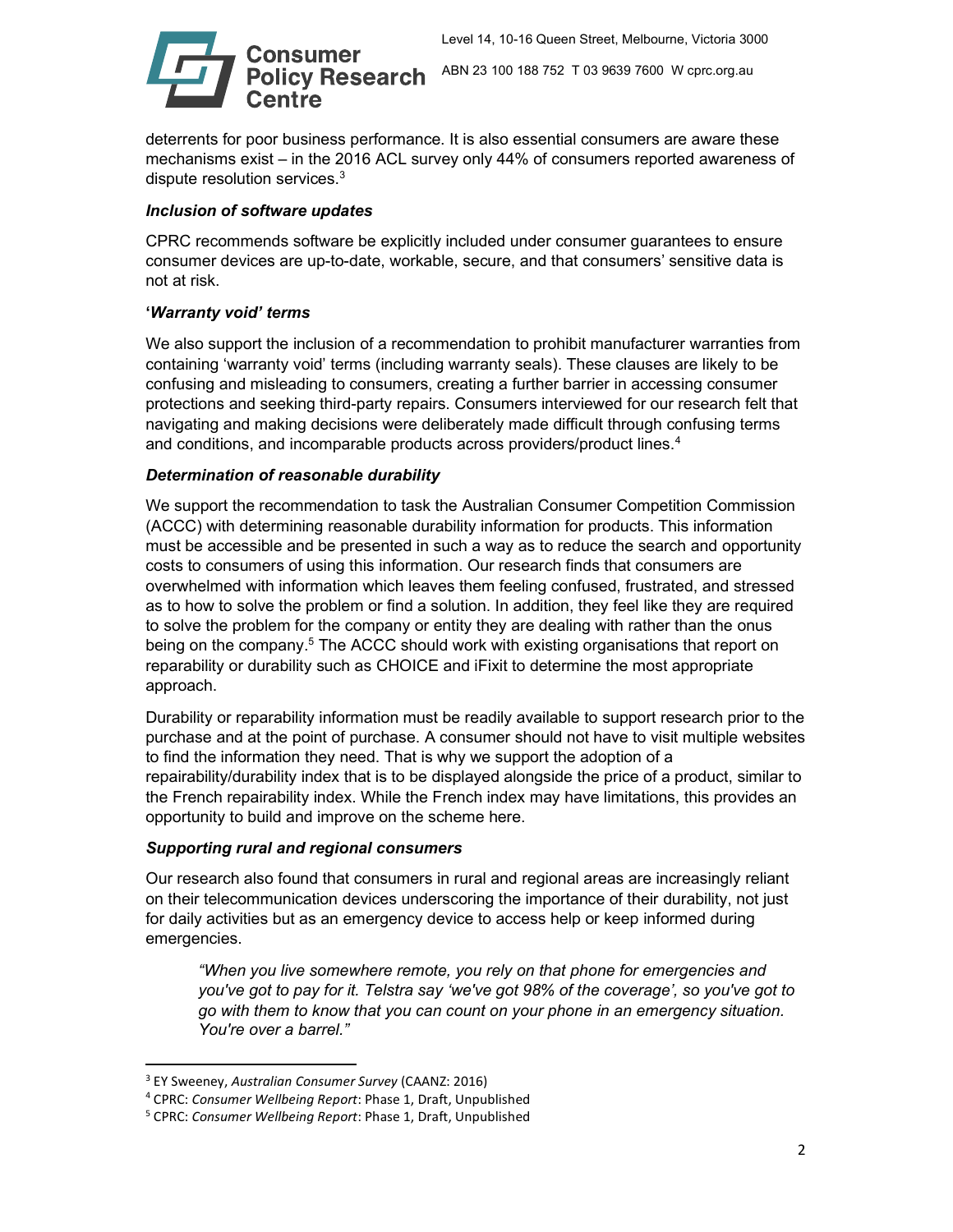

**Policy Research** ABN 23 100 188 752 T 03 9639 7600 W cprc.org.au

#### Regional NSW

Distance makes consumers more reliant on an online resolution, but it also means less flexibility in service and higher pricing for comparable goods.<sup>6</sup> Additional support must be provided to consumers living in rural and regional areas to access repairs and support accessing their consumer rights.

#### Durability, repairability and product design

While there is much to commend in the Commission's draft report, CPRC is concerned with the Productivity Commission's findings that premature or planned obsolescence is not an issue of concern in Australia and the statement 'Consumers often choose to upgrade their products well before they come to the end of their useful life or break' ignores the complexity and difficulty consumers face in knowing their rights or being able to repair options. There is also a lack of available evidence to support the Commission's findings in this regard. Australian consumers we have spoken to identified examples of planned obsolescence – particularly with electrical appliances or smartphones.

"…does apple want me to buy a new phone? Because my phone has stopped working as well"

#### Geelong

"I read the more expensive washing machines were dying in like five years, then I asked my mom about the brand that she used to have, which I think it lasted for 15 years. But that brand has gone out of business because their machines lasted so long."

Sydney

"The repair side of things is actually going away when companies are building products that aren't easy to repair. Companies just replace the products instead."

Richard, Melbourne

"So much has built in obsolescence now, anyway, it's just designed to fail."

Sydney

Our research also found getting an item repaired can be time consuming, difficult, and offer unpredictable results. In one example, a consumer sought to replace a faulty blender, but the provider replaced the item instead, leaving the consumer with plastic and e-waste to deal with. Others reported a sense of disempowerment in trying to repair consumer electronics, especially where they lacked sufficient domain knowledge about the item itself. While many reported they wanted products repaired, they feel it is more difficult or expensive, so seeking a replacement promises an easy solution, and a brand-new working product.<sup>7</sup>

Manufacturers might not be designing products to break at a certain point, but product design itself may not be easily repairable or with the capacity for components to be replaced to extend the life of a product. This is a form of premature obsolescence as these products fail and cannot be repaired.

<sup>&</sup>lt;sup>6</sup> CPRC: Consumer Wellbeing Report: Phase 1, Draft, Unpublished

<sup>&</sup>lt;sup>7</sup> CPRC: Consumer Wellbeing Report: Phase 1, Draft, Unpublished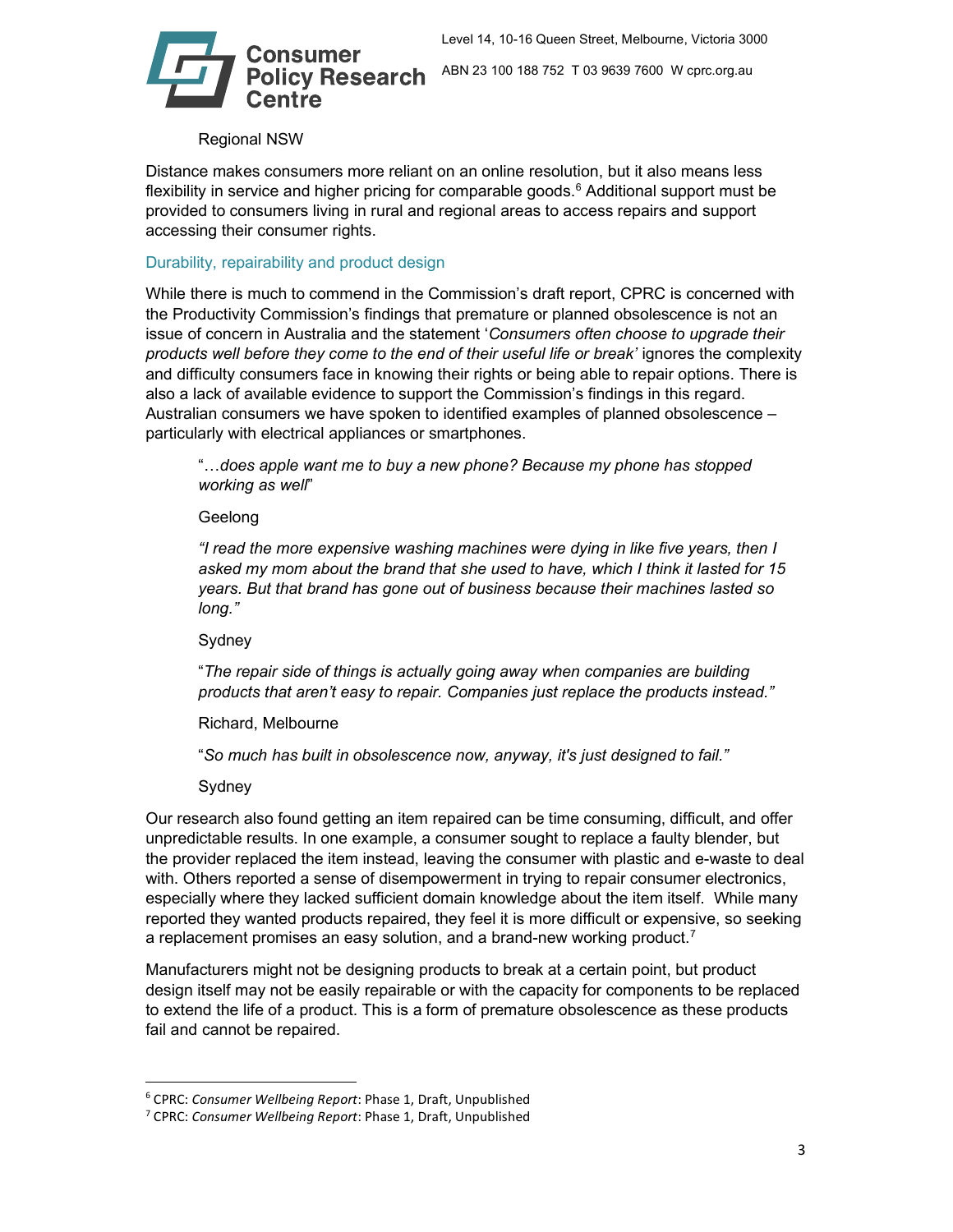

We consider it is premature to suggest the benefits of additional policies would be unlikely to have a net benefit to consumers in Australia given the Commission did not undertake research to assess the extent of problem, nor provide modelling of the full costs of any potential intervention. We would like to see a regulatory impact analysis undertaken that considers the costs to consumer wellbeing, mental health and time required to navigate the consumer market before determining that the benefits do not outweigh the costs. This impact analysis would also need to consider the full lifecycle costs of improved durability and reparability and the impacts on vulnerable consumers who spend a disproportionate amount of their income on goods and services. Ensuring products components such as batteries can be replaced would introduce greater competition for component parts. Consumers' value higher quality products but can find it difficult to distinguish higher quality products from lower quality products in the absence of easily accessible and comprehensible information.<sup>8</sup>

# Consumer behaviour and the capacity to influence change

CPRC is particularly concerned with the Commission's suggestions that consumers already have enough information sources or are unmotivated to seek out information:

- As France implements its repairability index … this information will become available to Australian consumers from French websites.<sup>9</sup>
- And for some types of products, such as smart phones, there is publicly available information on product qualities such as durability or repairability if consumers are sufficiently motivated to seek it out.<sup>10</sup>

These assertions are based on assumptions about the accessibility, trustworthiness and timeliness of the available information about the durability and repairability of products and services, not on the available evidence. There has been no research conducted which provides the evidence to support this finding. No comprehension testing has been conducted to ascertain current levels of consumer comprehension and consumer knowledge or information needs.

Neither is it good market stewardship to place responsibility onto consumers to navigate this complexity alone and expect them source and decipher relevant information and advice from multiple information sources. While there are reputable review websites, not everyone can afford a subscription (e.g. CHOICE), and for-profit comparison sites receive commissions for recommending certain products, introducing an inherent bias into what may be recommended to the consumer. Relying on information flowing through from French websites is a poor substitute for market stewards taking more direct action in Australia.

Our research found that consumers feel options are not clearly defined nor easily comparable. Consumers are left feeling that they need to become a category expert before they decide.<sup>11</sup> A 2019 CPRC survey found 82% of Australians looked at online reviews or ratings "at least sometimes", with over a third of us (35%) reporting we "always" or "mostly" looking at reviews or ratings when shopping online.<sup>12</sup> Additionally, AustraliaSCAN showed that more than half of Australian consumers rely on product reviews and this has increased

<sup>&</sup>lt;sup>8</sup> Lauren Solomon and Ben Martin Hobbs, Five Preconditions of Effective Consumer Engagement, (CPRC, 2018); Ben Martin Hobbs, "But are they any good?", (CPRC, 2018)

<sup>&</sup>lt;sup>9</sup> Productivity Commission 2021, Right to Repair, Draft Report, Melbourne, pg 207

 $10$  Productivity Commission 2021, Right to Repair, Draft Report, Melbourne, pg208

<sup>&</sup>lt;sup>11</sup> CPRC: Consumer Wellbeing Report: Draft, Unpublished

 $12$  Ben Martin Hobbs, Online Reviews: A guide not a gospel, (CPRC, 2019).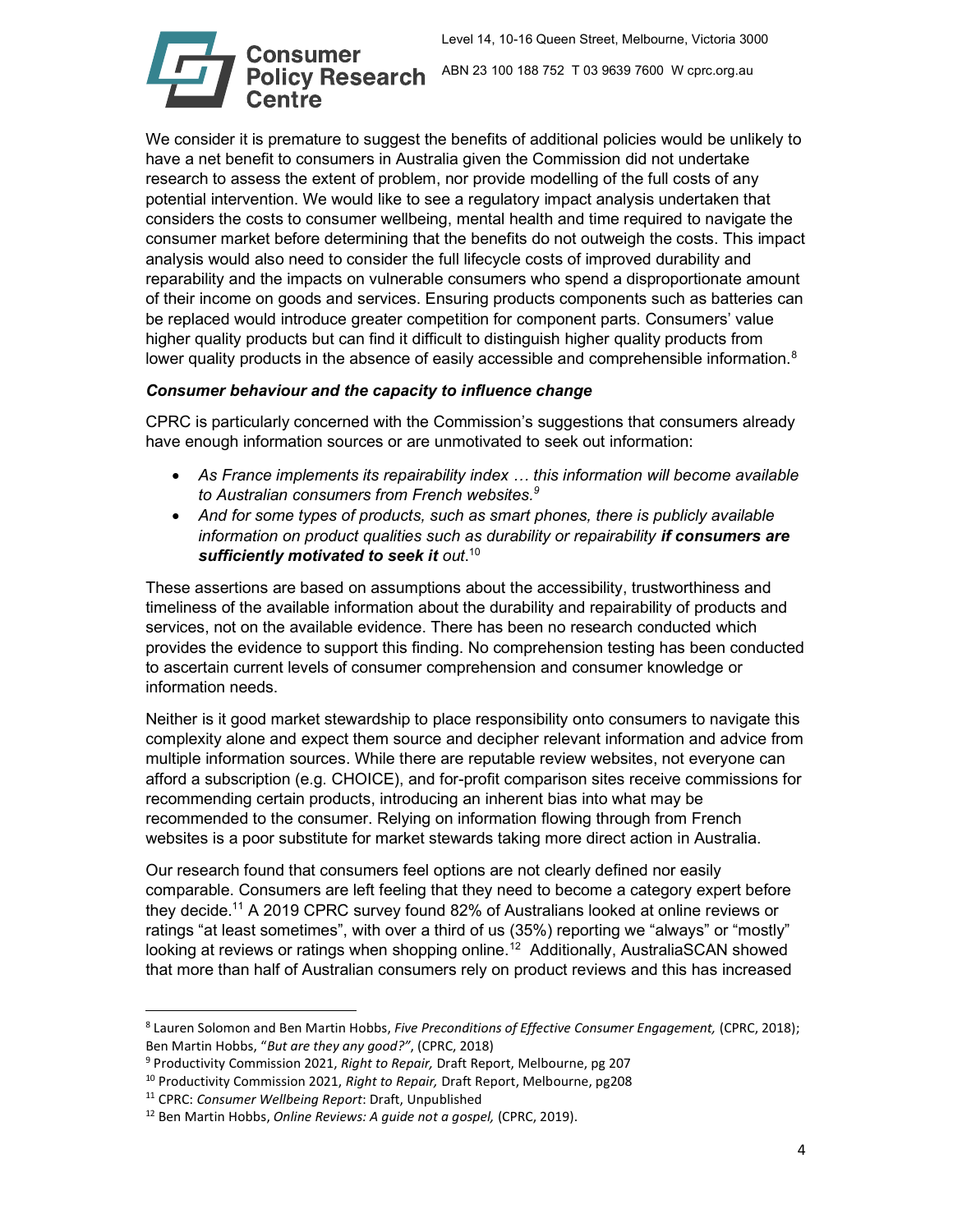

over the past four years.<sup>13</sup> This shows consumers are actively seeking information but are still left without the information they need. Information needs to be provided at a national level so that consumers across the country have access to the same, trustworthy, simple, accessible, and usable information for products purchased across the country.

Furthermore, Australians are early adopters of new technology and are concerned about environmental impacts. Our research found consumers wanted to make sustainable purchases but felt that companies should lead the way and that they had limited ability to make a difference.<sup>14</sup>

"I'm not creating products, so how can I be the first point of responsibility [for creating sustainable products]… I can vote with my wallet but companies need to do the best they can"

Central Victoria

CPRC supports TCO Development's comments at the Right to Repair hearing on 20 July 2021, that we should leverage the purchasing power of large companies and government departments and agencies to drive demand for more sustainable products. If consumers were offered products that had greater repairability or upgrade features that could be implemented in their current device, consumers would be empowered to pivot towards purchasing more sustainable products.

# Right to repair regime

CPRC supports the implementation of a regime that can be scaled up to include a greater number of products and/or types of repairs. This provides for the opportunity to learn by doing and to consider where some products may be riskier to repair and to then design the regime to mitigate those risks. The Commission should recommend that measures to address right to repair be reviewed and adjusted to include new products or components on a regular basis. The United States of America and the European Union are currently introducing regulations to improve consumers right to repair. Australia risks becoming a dumping ground of poorly performing products if we do not take steps to deal with this issue, especially in absence of a general safety provision, which currently exists in some form across other jurisdictions.

Safety of consumers and independent repairers is paramount in any effective regime and can be managed within the regime. In fact, the implementation of right to repair regime could result in better safety outcomes for consumers as there is a framework for ensuring greater safety compliance by third party providers and independent repair organisations.

## CPRC Recommendations

CPRC welcomes the Commission's draft report and recommends it considers the following in finalising recommendations:

- The impact of growing complexity on consumer wellbeing, in particular mental health, in navigating multiple complex markets to access their essential services, meet daily needs and exercise their rights
- Understanding of the lived experience of consumers when making complaints, accessing redress, or accessing and acting on information

<sup>&</sup>lt;sup>13</sup> Quantum's AustraliaSCAN study. Sample: Representative sample of Australians, n=2,000 per year

<sup>&</sup>lt;sup>14</sup> CPRC: Consumer Wellbeing Report: Phase 1, Draft, Unpublished